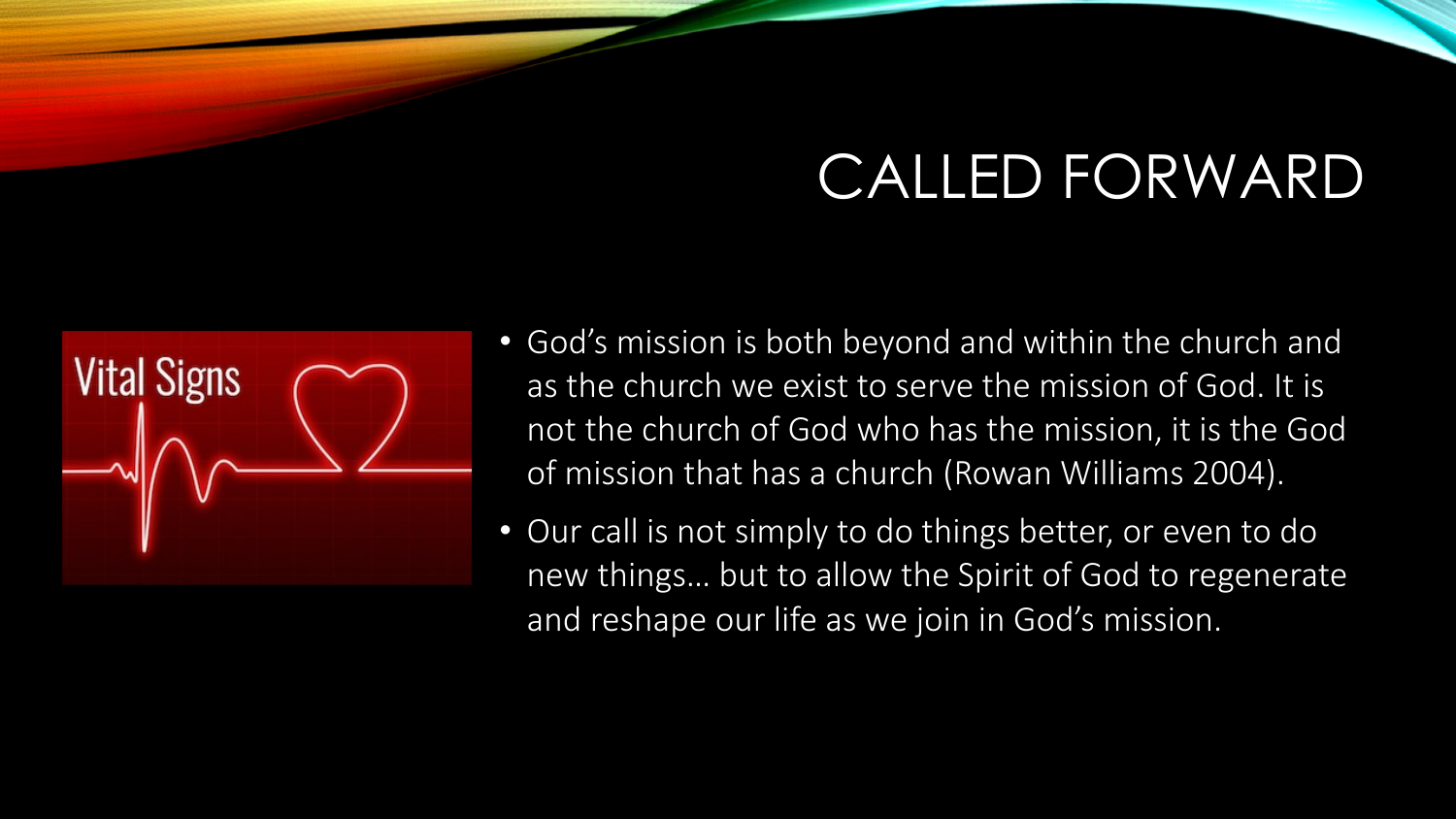

## CALLED BACK

- Congregational Review Survey a tool of self-discovery that helps churches identify who they are, what makes them tick, what are their strengths and where are the opportunities.
- This is merely a starting point with questions focused on leadership, worship, culture, next generation, mission and trends.
- Its an internal look. It's a tool for evaluation, a tool that 'takes the pulse', a tool that is intended to lead to action and further development.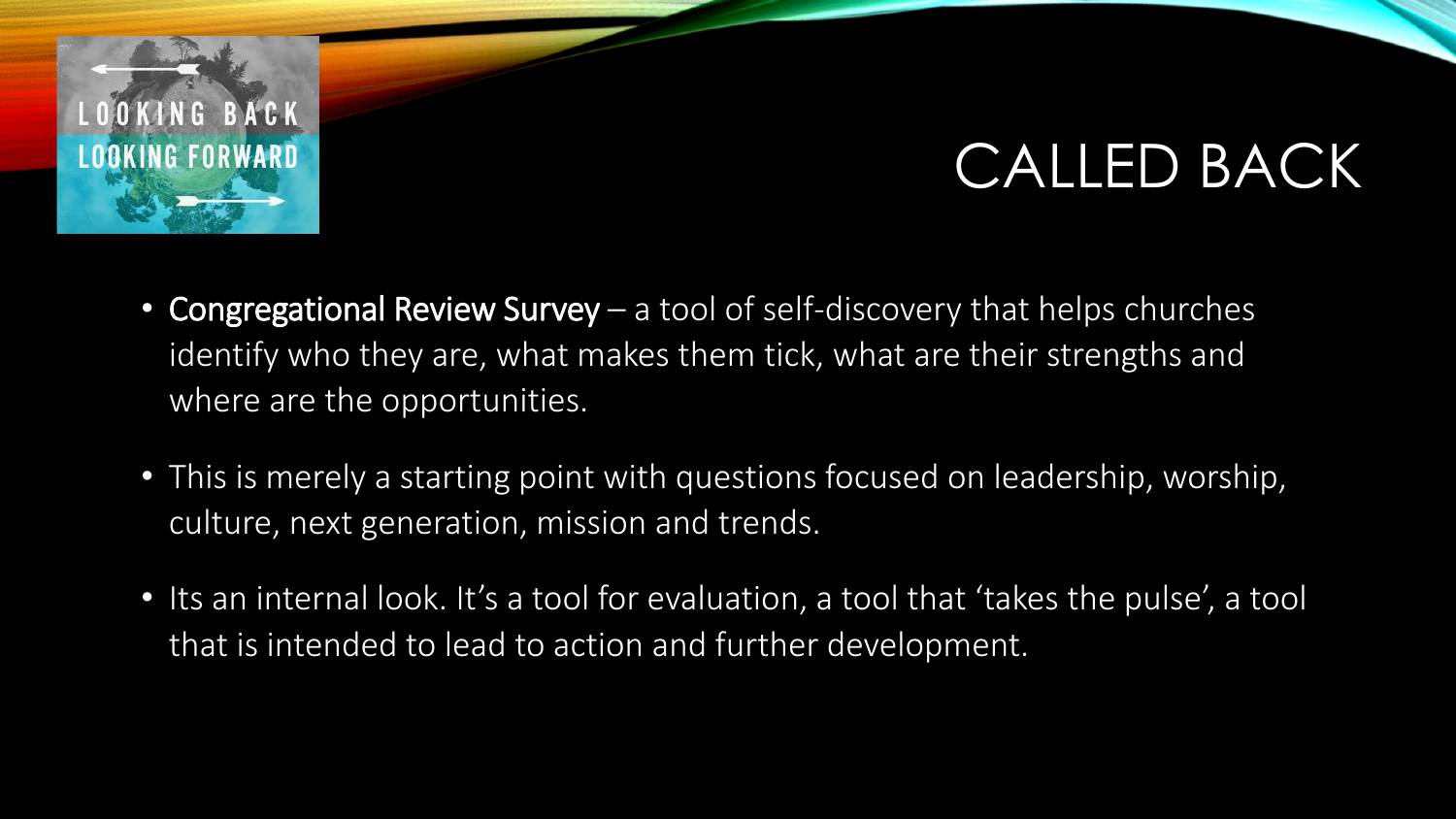

- If our future is to look any different then a deeper, wider, broader concept of what mission is, is needed. If mission refers to the purposes of God and mission is the business of the church in the world, what does that look like for me in Glenfield, in Otahuhu, in Mangere, in Ponsonby, in Henderson.
- Called back the review process
- Called forward the mission process
- NP Mission Enabler to help churches discover the possibilities, the potential, to do the mahi to uncover what stops us, drives us, and what can be achieved when we are brave enough to take the risks needed. Helping to build a framework to move forward in mission.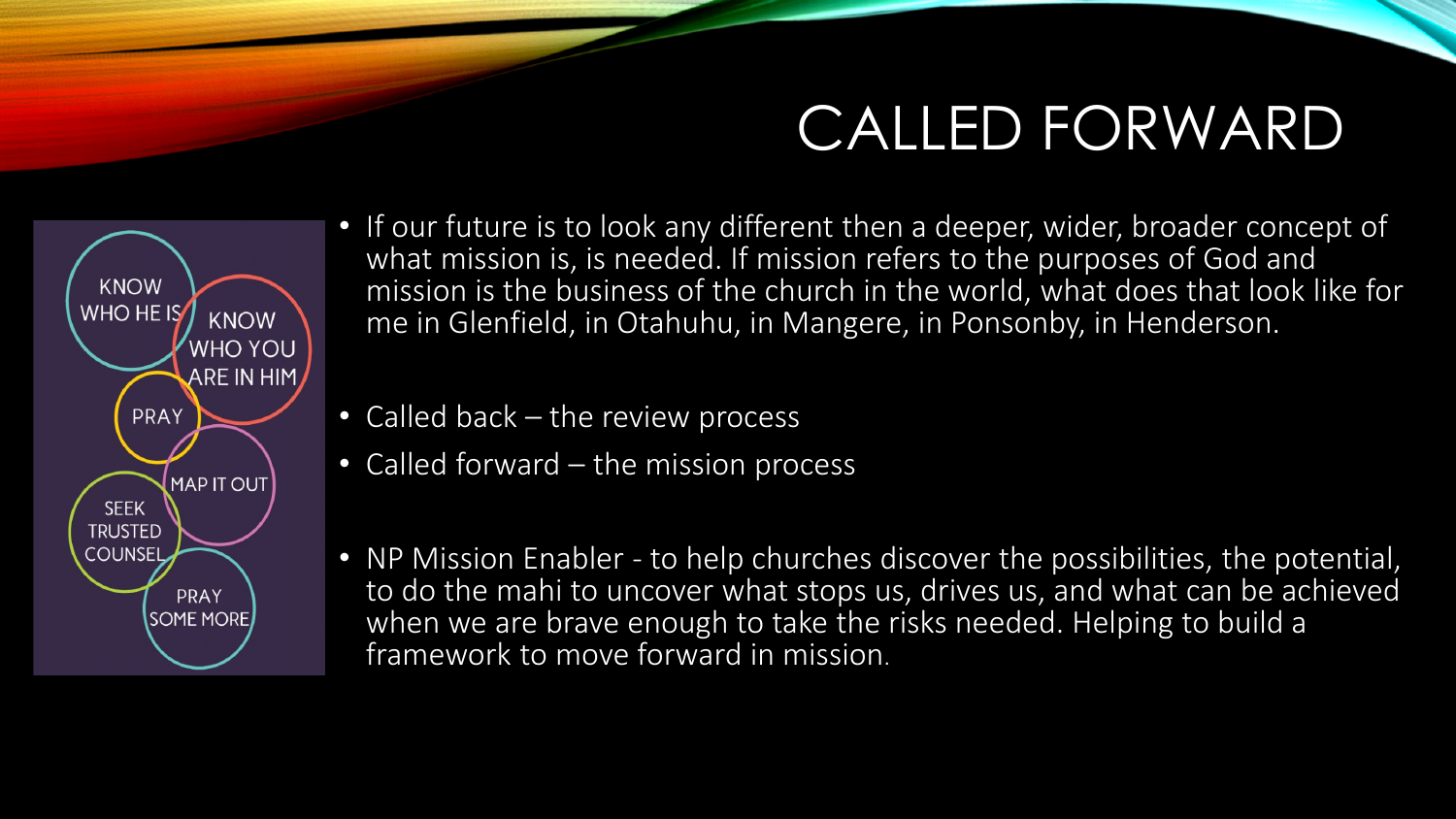• The Mission of God

Mission begins with God. It refers to the purposes of God and the business of the church in the world.

The Mission of God (Missio Dei) is a mission of love for the world.

Mission is responding to what the Holy Spirit is doing through Jesus Christ to care for, redeem and renew the world.

Mission has many faces, all of them equally important. Mission is wholistic and its scope is wide. Mission is expressed as we (the church) witness to Christ in word and deed (to the world).

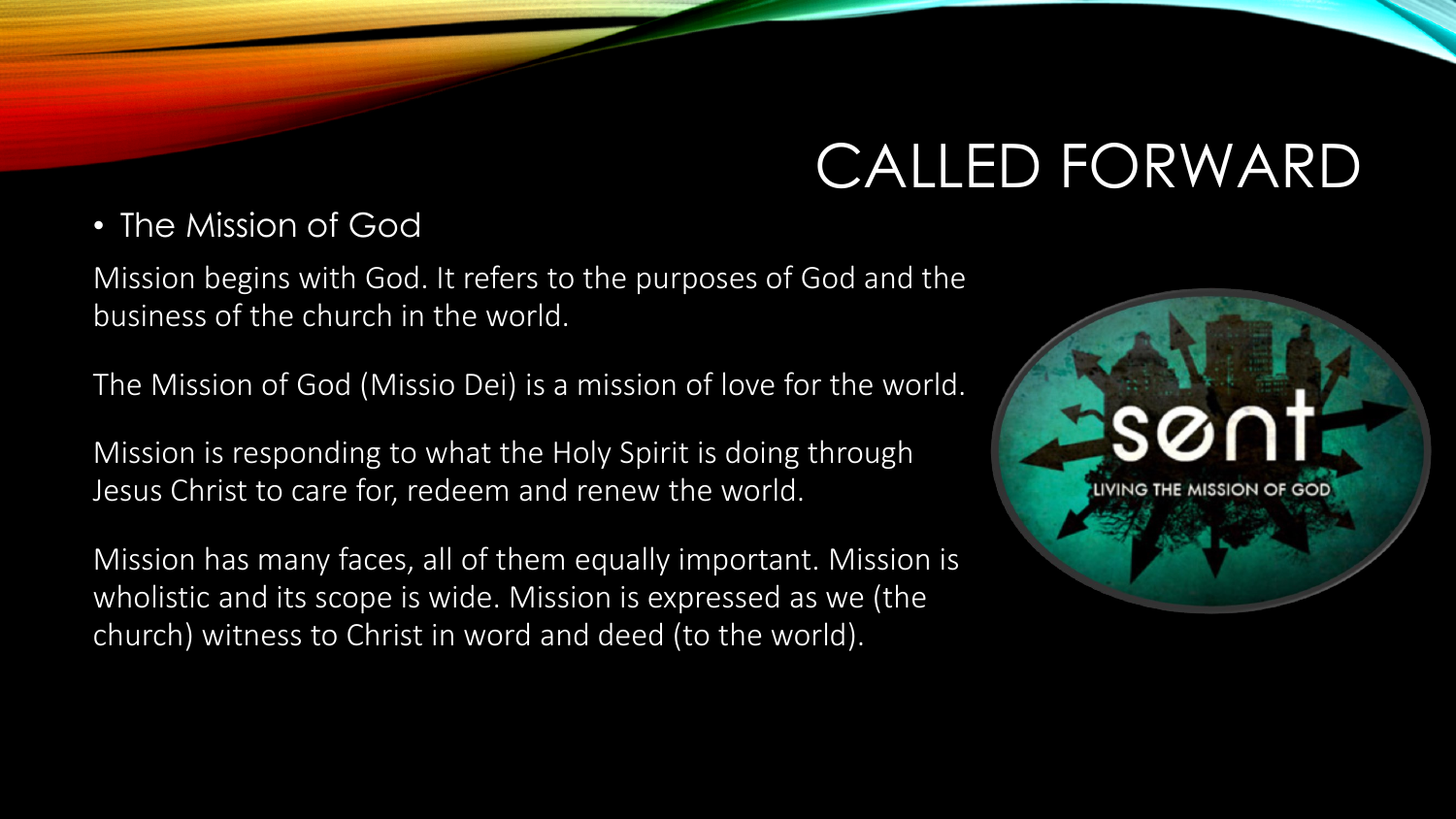

#### • The Mission of the Church

The church is called and formed by the gospel, by the good news, in the midst of a whole variety of contexts, to proclaim afresh in our words and actions, this good news of Jesus Christ in and for every generation, culture and place.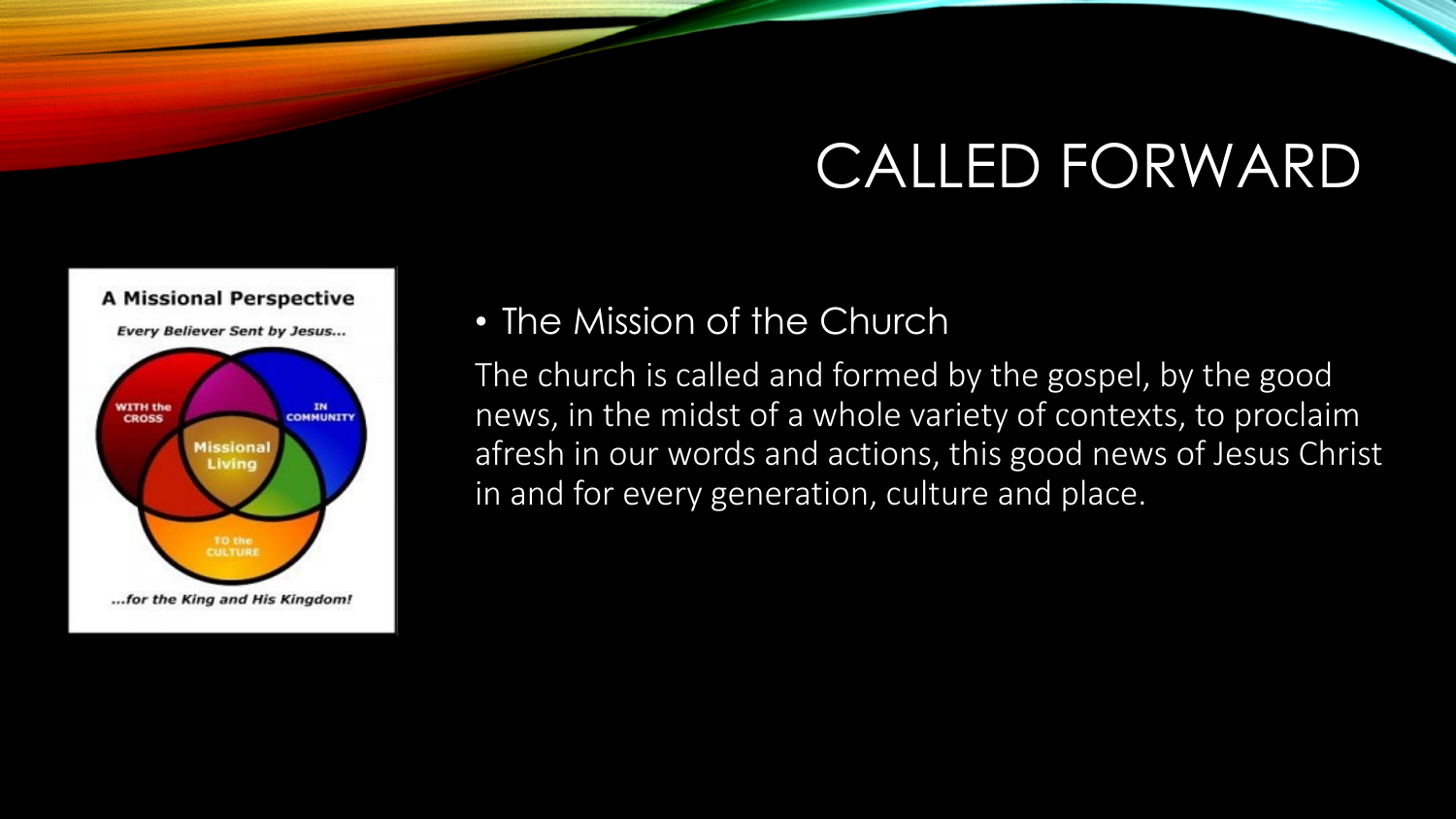#### • The Mission Plan

When we lose our way, get stuck, become disconnected from our changing community, anxious and focused on our own survival and unsure of Gods calling for us, a mission planning process can be a helpful tool; a way of focusing on what we need to change, what we need to prioritise, where we need to better direct our resources and what we need to pray about.

It helps us intentionally address our corporate life so we can be more fully the church witnessing to and living for Jesus Christ in our particular place and time.

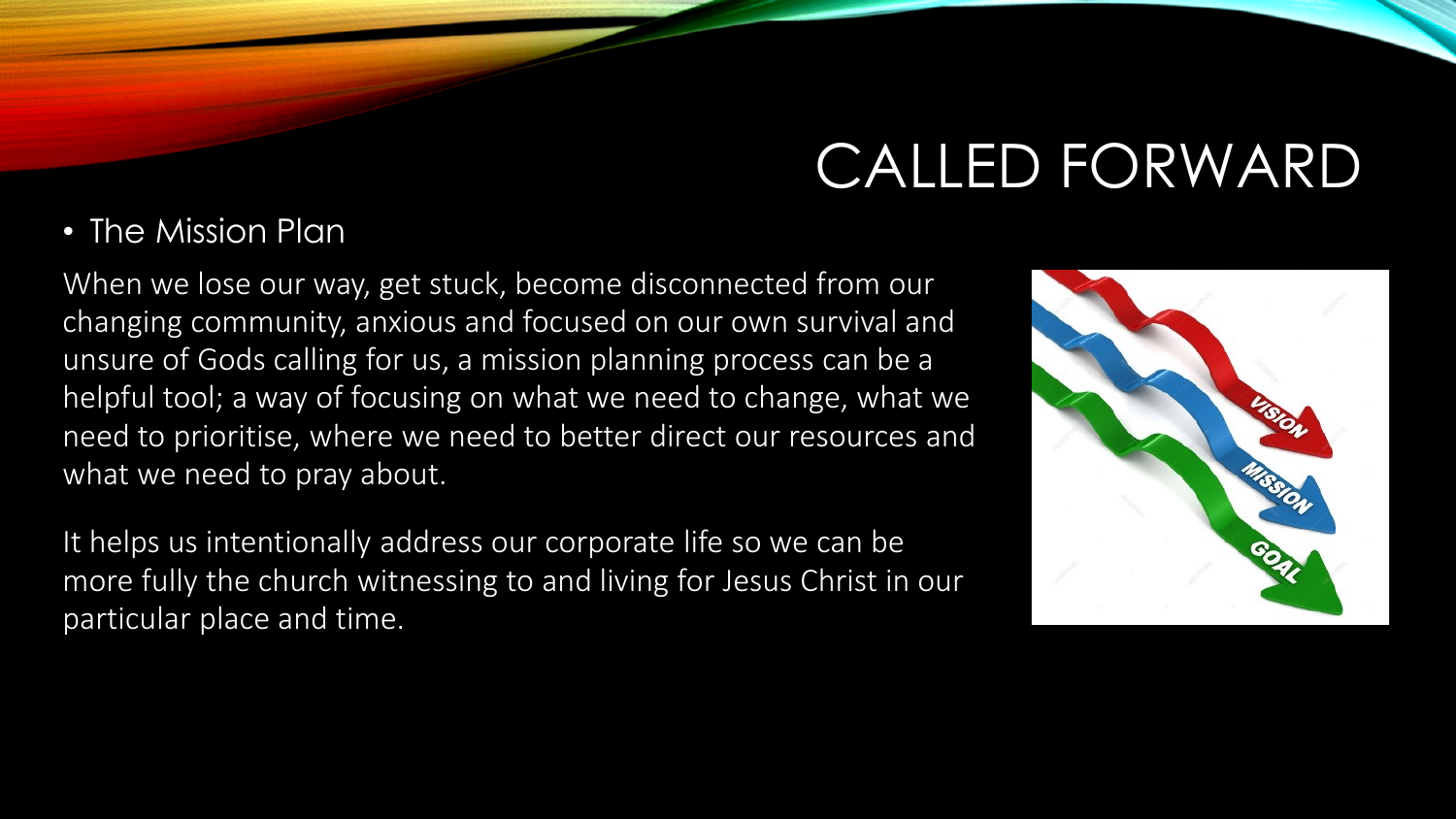#### The Mission Plan

- Vision
- Mission
- Values
- Priorities
- Goals
- Evaluation and Review

It helps us intentionally address our corporate life so we can be more fully the church witnessing to and living for Jesus Christ in our particular place and time.

**Our MISSION** shapes our today

Our VISION prepares us for tomorrow

We can prepare for tomorrow if we believe in our **VALUES**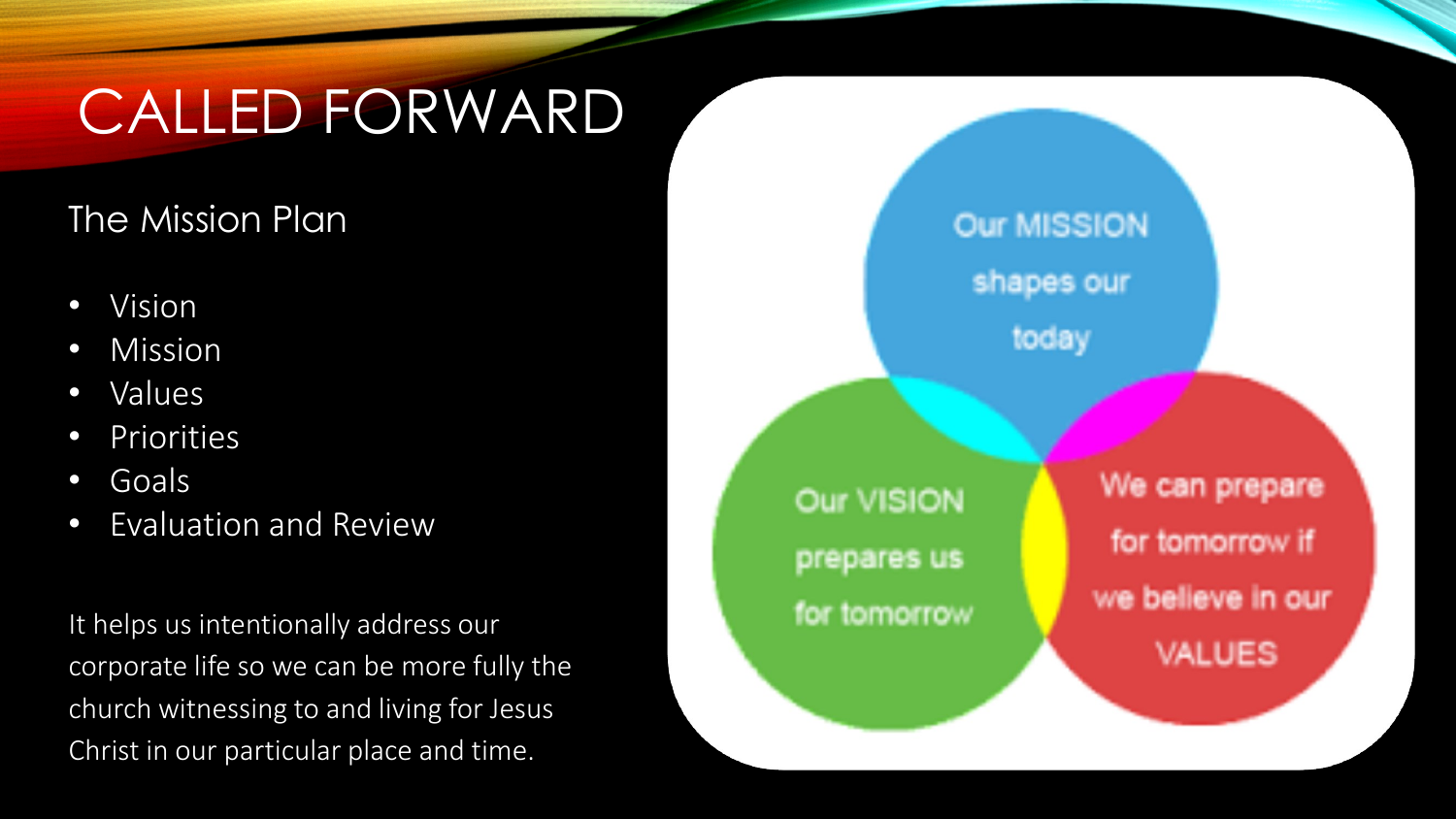#### The Purpose

- The setting up of the Mission Find was in response to the widely recognised need within the Northern Presbytery for increased mission activities. Churches engaged with, and undertaking activities that involve, or serve their local communities are more likely to be vibrant, growing and developing.
- Strategically, the Presbytery in its strategic plan, is committed to "working together for a better future". Its intention is to build a network of churches and ministry enterprises that reflect the gospel of Christ.
- The monies made available each year are to support and help enable churches to better respond to the missional opportunities within their own particular communities.

Churches become more intentional and engaged with their communities

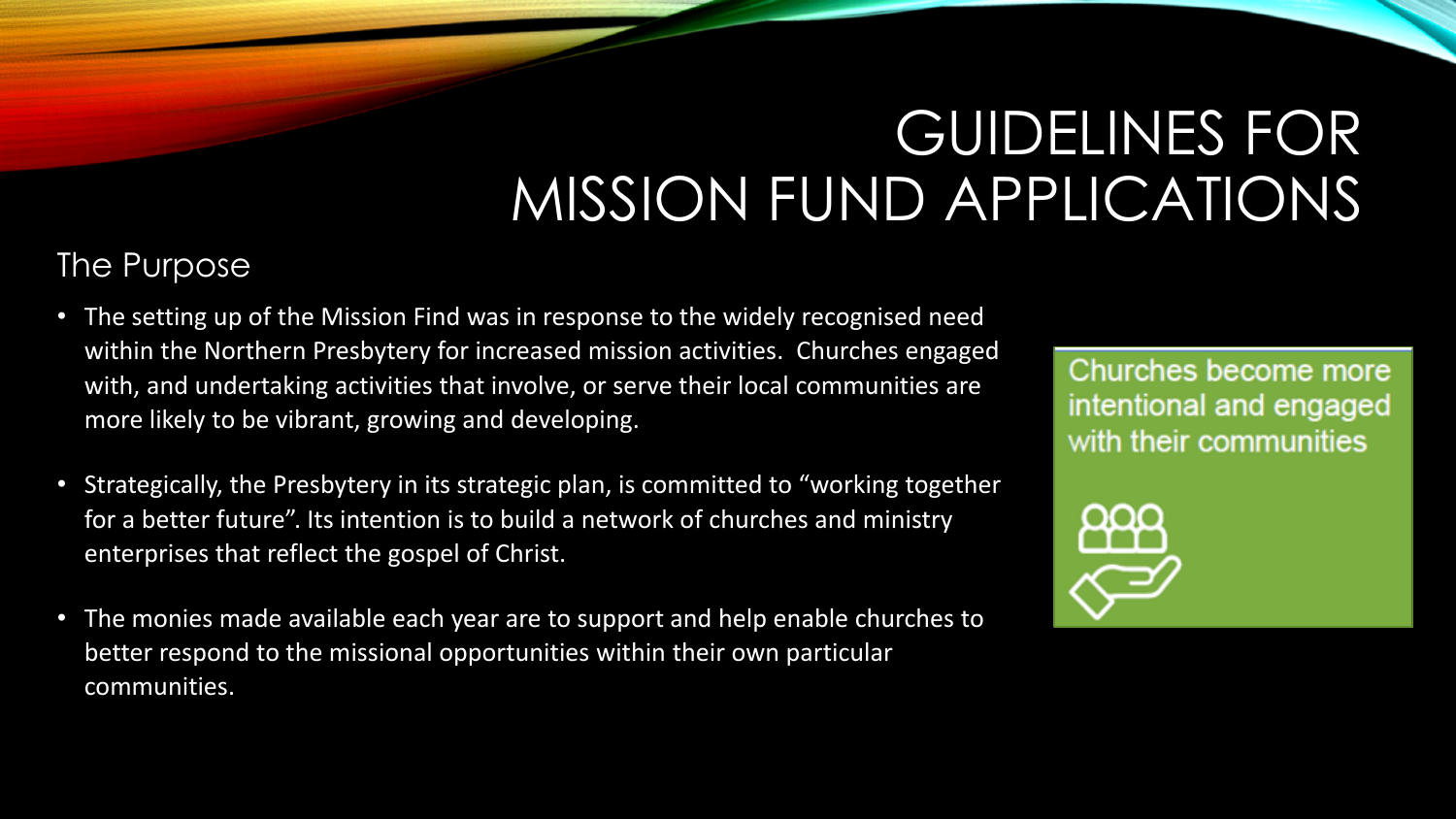#### The Budget

The NP Strategic Budget included the allocation of \$170K for a three years cycle support mission initiative. This funding is spread over the 5 regions of Northern Presbytery (Northland, Coastal, West, East/Central and South), and covers 83 churches/parishes. As a guide, up to two mission initiatives per region may be funded.

#### • **First 3yr Cycle:**

Year One: July 2020 to June 2021 (170k) Year Two: July 2021 to June 2022 (\$170k) Year Three: July 2022 to June 2023 (\$170k)

Churches become more intentional and engaged with their communities

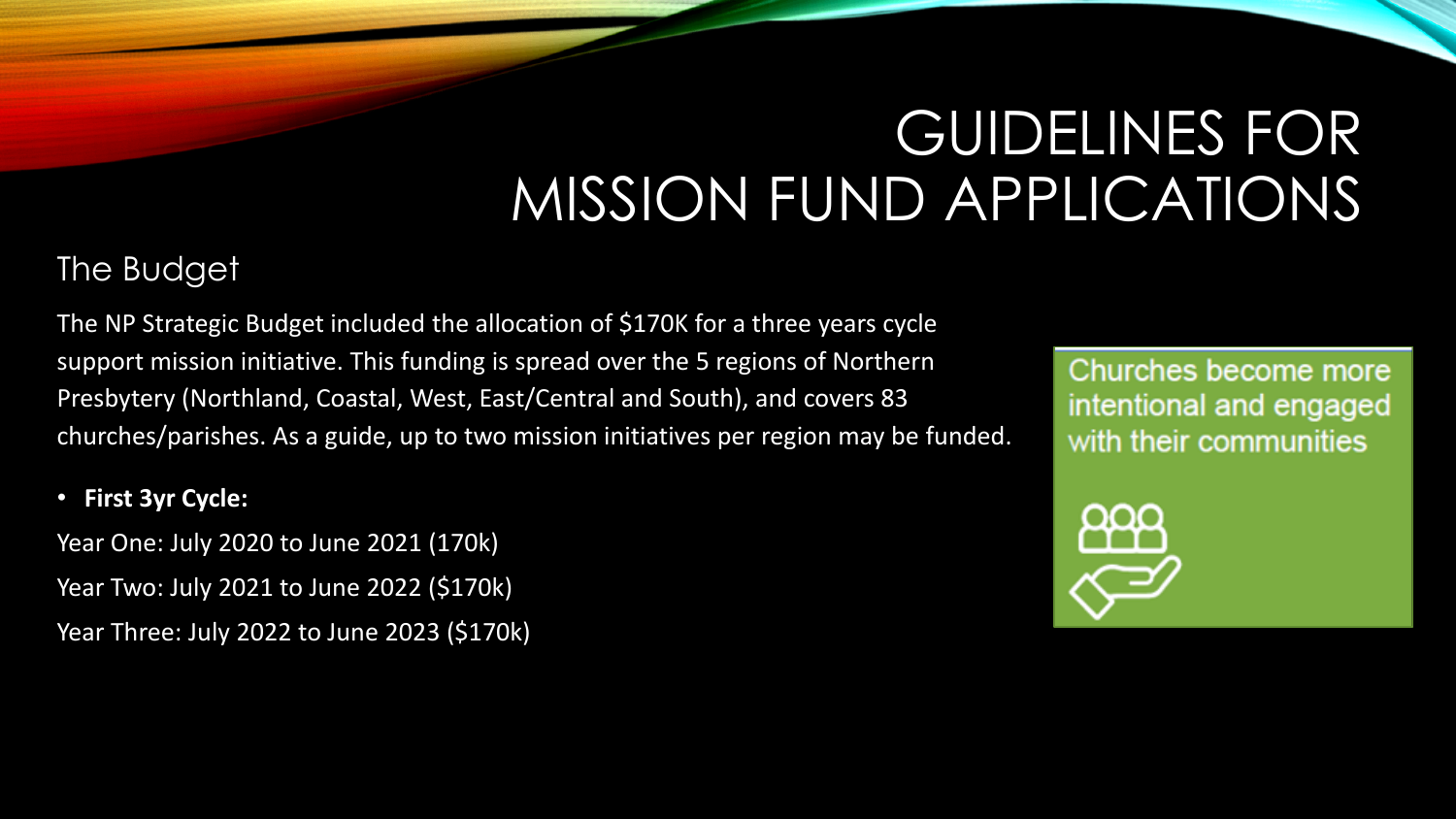#### The Parameters

We are called by God to work with others to make Jesus Christ known through the five faces of mission.

- Activity that informs and engages people in the local community
- Activity that serves to meet a need in the community
- Activity that aims to progress discipleship, aiming to increase membership and attendance in church activities (in terms of deepening faith, deepening relationships, increased involvement and commitment)
- Activity that seeks to understand and then arrange for Christian expressions of faith for those in the community

#### **THE MISSION OF THE PCANZ**

Since 1995 our Mission has been described as having five faces:

The Presbyterian Church of Aotearoo New Zealand believes it is called by God to work with others to make lesss Christ known-

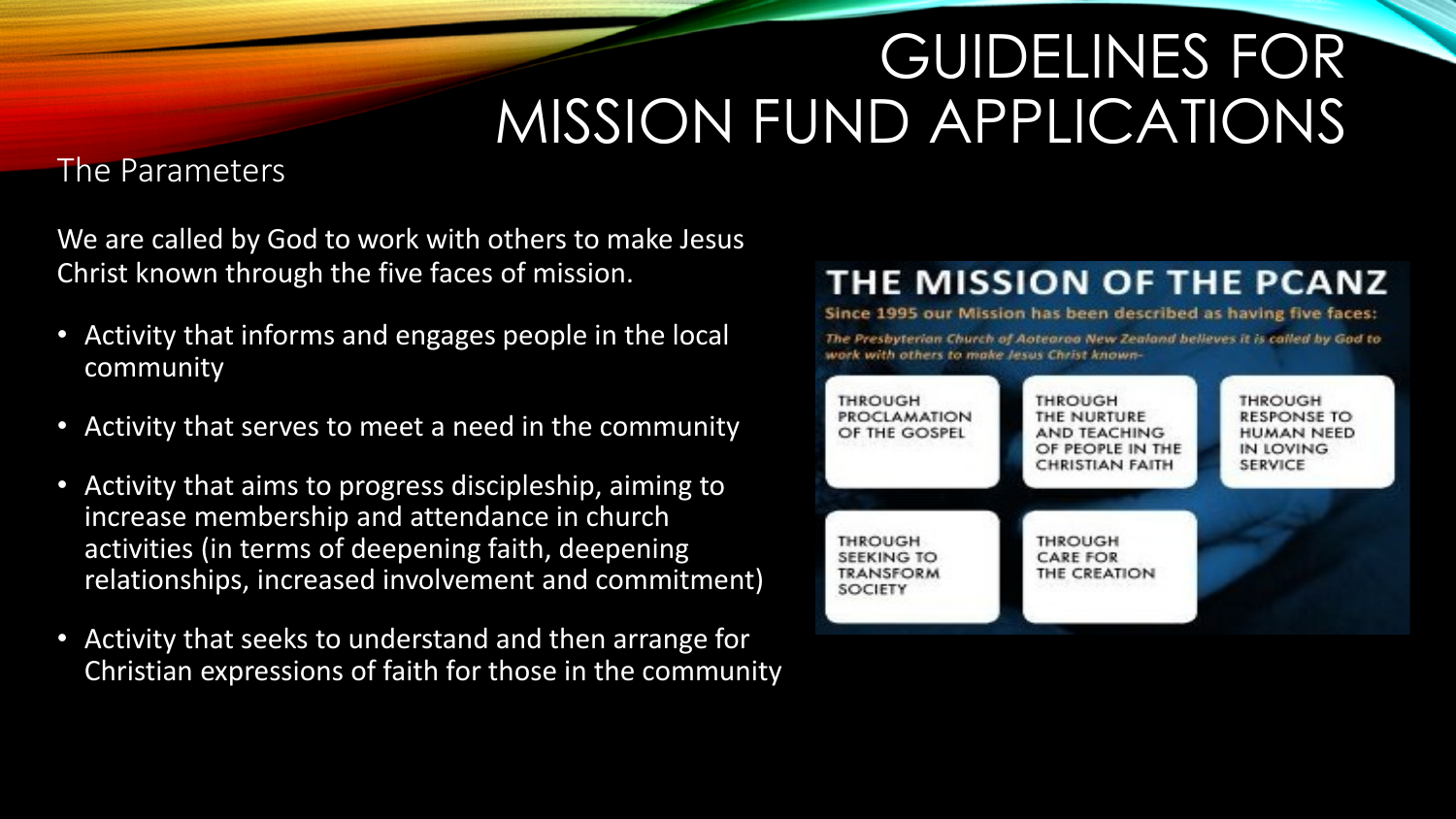**Intentionality Capability** Ownership Sufficiency **Accountability** 

The provision for multi year grants The exclusions The application